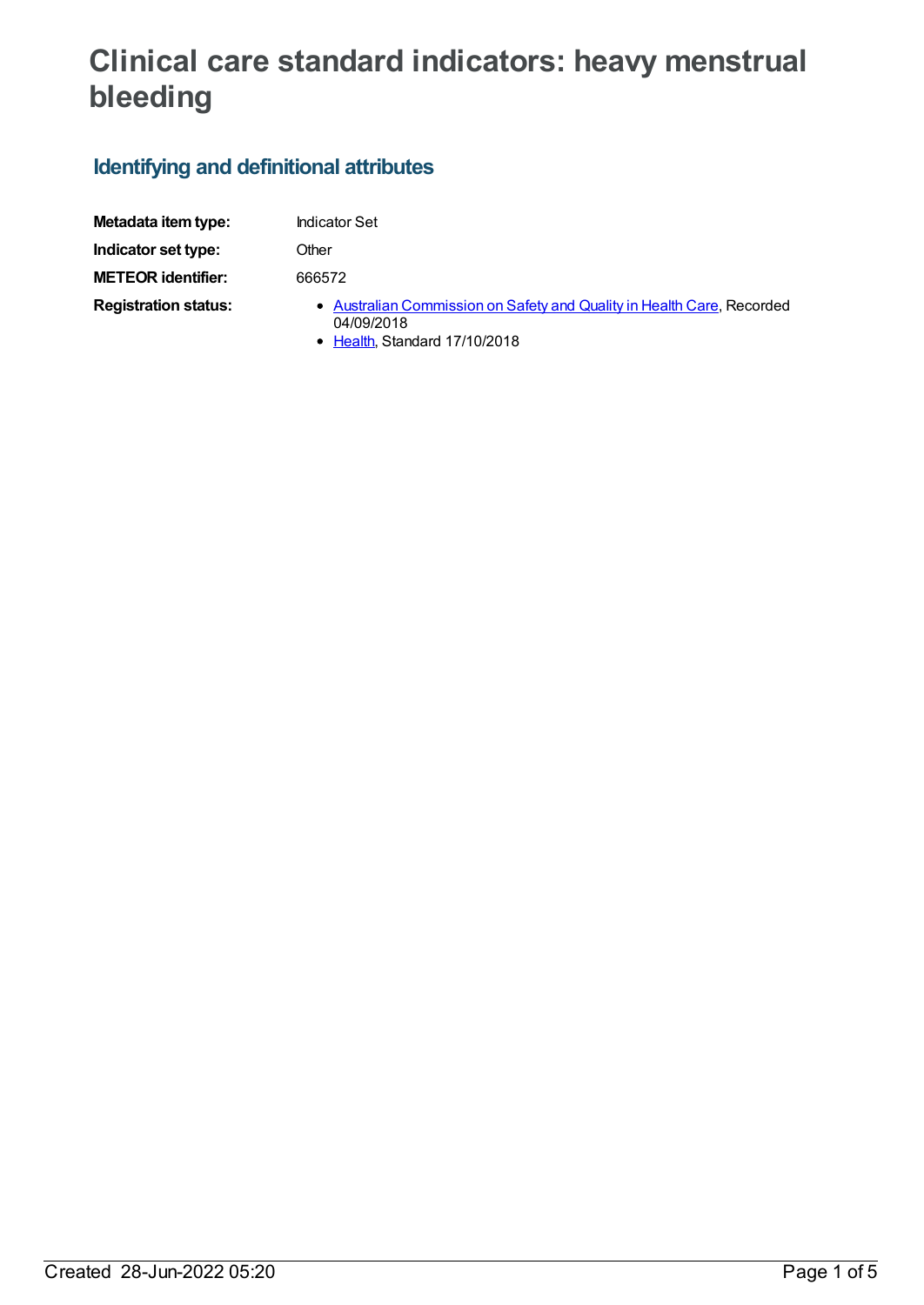**Description:** The Australian Commission on Safety and Quality in Health Care has produced the Heavy menstrual bleeding clinical care standard indicators to assist with local implementation of the Heavy menstrual bleeding clinical care standard (ACSQHC 2017).

> The Heavy menstrual bleeding clinical care standard relates to the care of patients with **heavy [menstrual](https://meteor.aihw.gov.au/content/667292) bleeding**. It covers management from first recognition of clinically significant heavy menstrual bleeding until its resolution either before or at the menopause. The Standard is relevant to the care provided in primary care settings, including general practice, family planning and sexual health services, as well as that provided in public and private specialist gynaecology clinics and practices, hospitals and radiology clinics.

Heavy menstrual bleeding may be secondary to specific structural abnormalities, including malignancy. The detailed management of these conditions is out of the scope of the Heavy menstrual bleeding clinical care standard. The management of acute heavy menstrual bleeding in an emergency context is also not covered by the clinical care standard, nor are other presentations of abnormal uterine bleeding, including post-coital, intermenstrual and post-menopausal bleeding.

A clinical care standard is a small number of quality statements that describe the clinical care that a patient should be offered for a specific clinical condition. The indicators included in this specification are each intended for local monitoring of compliance with a quality statement and are numbered accordingly. The quality statements that are included in the Heavy menstrual bleeding clinical care standard are as follows:

- 1. **Assessment and diagnosis**. The initial assessment of a patient presenting with heavy menstrual bleeding includes a detailed medical history, assessment of impact on quality of life, a physical examination, and exclusion of pregnancy, iron deficiency and anaemia. Further investigations are based on the initial assessment.
- 2. **Informed choice and shared decision making**. A patient with heavy menstrual bleeding is provided with consumer-focused information about treatment options and their potential benefits and risks. The patient is asked about their preferences to support shared decision making for their clinical situation.
- 3. **Initial treatment is pharmaceutical**. A patient with heavy menstrual bleeding is offered pharmaceutical treatment, taking into account evidencebased guidelines, their individual needs and any associated symptoms. Initial treatment is provided to a patient who is undergoing further investigations to exclude malignancy and significant pathology.
- 4. **Quality ultrasound**. A patient having an ultrasound to investigate the cause of their heavy menstrual bleeding has a pelvic (preferably transvaginal) ultrasound, which assesses endometrial thickness and uterine morphology in days 5–10 of their menstrual cycle.
- 5. **Intra-uterine hormonal devices**. When pharmaceutical treatment is being considered, the patient is offered the levonorgestrel intra-uterine system if clinically appropriate, as it is the most effective medical option for managing heavy menstrual bleeding.
- 6. **Specialist referral**. A patient with heavy menstrual bleeding is referred for specialist review when there is a suspicion of malignancy or other significant pathology based on clinical assessment or ultrasound findings. Referral is also arranged for a patient who has not responded to pharmaceutical treatment.
- 7. **Uterine-preserving alternatives to hysterectomy**. A patient who has heavy menstrual bleeding of benign causes and who is considering surgical management is offered a uterine-preserving procedure, if clinically appropriate. The patient receives information about procedures that may be suitable (such as endometrial ablation or removal of local pathology) and is referred appropriately.
- 8. **Hysterectomy**. Hysterectomy for management of heavy menstrual bleeding is discussed when other treatment options are ineffective or are unsuitable, or at the patient's request. A patient considering a hysterectomy is given balanced information about the risks and benefits of the procedure before making a decision.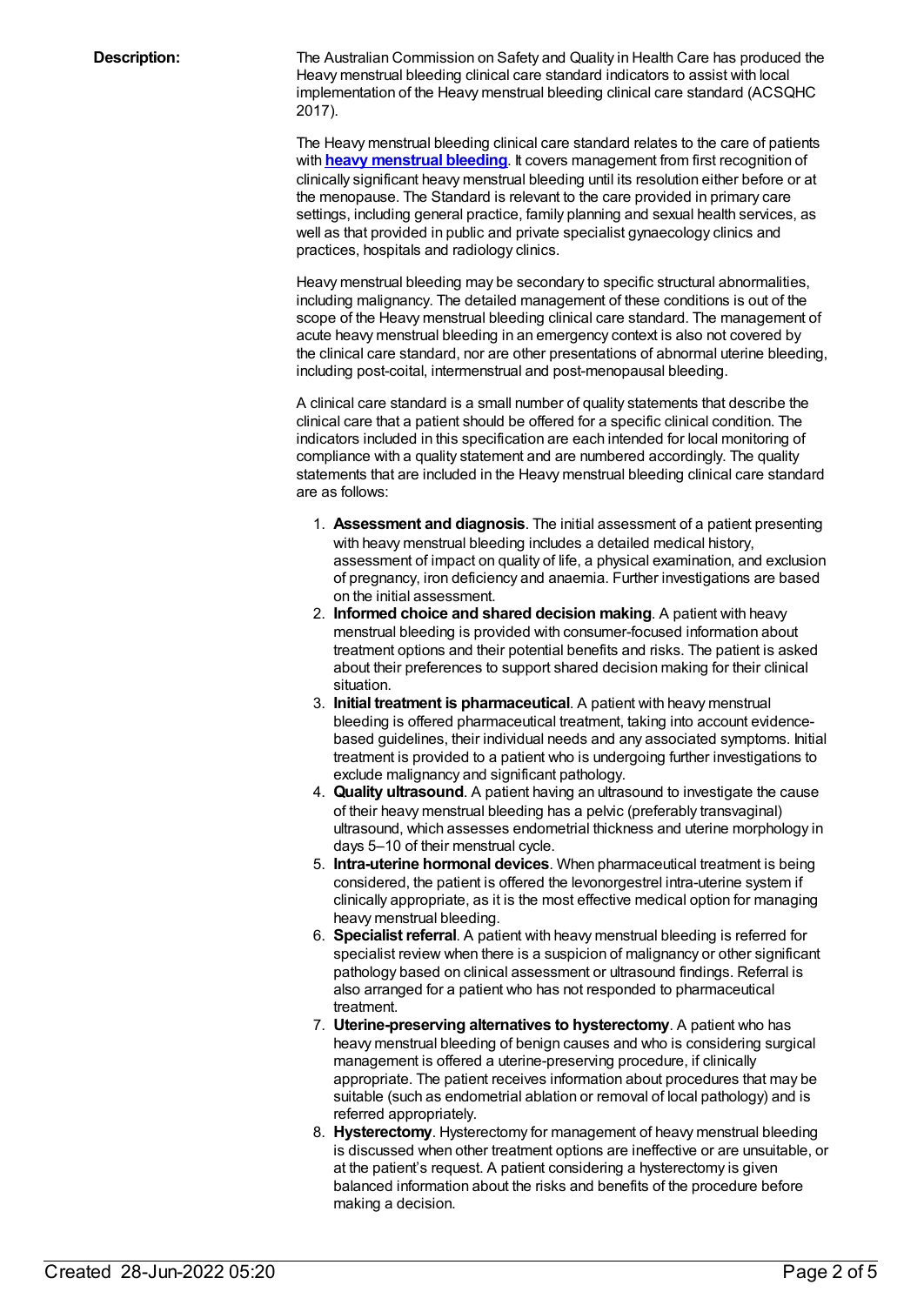#### **Relational attributes**

| Related metadata<br>references:             | See also Clinical care standard indicators: acute coronary syndromes                                                                                                                                                                                                                                                                              |
|---------------------------------------------|---------------------------------------------------------------------------------------------------------------------------------------------------------------------------------------------------------------------------------------------------------------------------------------------------------------------------------------------------|
|                                             | • Health, Standard 12/09/2016                                                                                                                                                                                                                                                                                                                     |
|                                             | See also Clinical care standard indicators: acute stroke                                                                                                                                                                                                                                                                                          |
|                                             | • Health, Recorded 14/03/2017                                                                                                                                                                                                                                                                                                                     |
|                                             | See also Clinical care standard indicators: antimicrobial stewardship                                                                                                                                                                                                                                                                             |
|                                             | • Australian Commission on Safety and Quality in Health Care, Retired<br>25/01/2022<br>• Health, Standard 12/09/2016                                                                                                                                                                                                                              |
|                                             | See also Clinical care standard indicators: delirium                                                                                                                                                                                                                                                                                              |
|                                             | • Health, Standard 12/09/2016                                                                                                                                                                                                                                                                                                                     |
|                                             | See also Clinical care standard indicators: hip fracture                                                                                                                                                                                                                                                                                          |
|                                             | • Australian Commission on Safety and Quality in Health Care, Superseded<br>18/06/2018<br>• Health, Standard 12/09/2016                                                                                                                                                                                                                           |
|                                             | See also Clinical care standard indicators: hip fracture 2018                                                                                                                                                                                                                                                                                     |
|                                             | • Australian Commission on Safety and Quality in Health Care, Standard                                                                                                                                                                                                                                                                            |
|                                             | 15/05/2018                                                                                                                                                                                                                                                                                                                                        |
|                                             | See also Clinical care standard indicators: osteoarthritis of the knee                                                                                                                                                                                                                                                                            |
|                                             | • Health, Standard 02/08/2017                                                                                                                                                                                                                                                                                                                     |
| Indicators linked to this<br>Indicator set: | <b>Heavy menstrual bleeding clinical care standard indicators: 1-Proportion of patients</b><br>with heavy menstrual bleeding who are tested for iron deficiency and anaemia<br>Health, Standard 17/10/2018<br><b>Australian Commission on Safety and Quality in Health Care, Recorded</b><br>04/09/2018                                           |
|                                             | <b>Heavy menstrual bleeding clinical care standard indicators: 2-Local arrangements</b><br>for the provision of consumer-focused information about heavy menstrual bleeding<br>Health, Standard 17/10/2018<br><b>Australian Commission on Safety and Quality in Health Care, Recorded</b><br>04/09/2018                                           |
|                                             | Heavy menstrual bleeding clinical care standard indicators: 3-Proportion of patients<br>with heavy menstrual bleeding who are offered pharmaceutical treatment<br>Health, Standard 17/10/2018<br><b>Australian Commission on Safety and Quality in Health Care, Recorded</b><br>04/09/2018                                                        |
|                                             | Heavy menstrual bleeding clinical care standard indicators: 4a-Local arrangements<br>for conducting investigative pelvic ultrasound in days 5-10 of the menstrual cycle<br>for patients with heavy menstrual bleeding<br>Health, Standard 17/10/2018<br><b>Australian Commission on Safety and Quality in Health Care, Recorded</b><br>04/09/2018 |
|                                             | Heavy menstrual bleeding clinical care standard indicators: 4b-Proportion of<br>patients with heavy menstrual bleeding who have appropriate reporting following an<br>investigative pelvic ultrasound<br>Health, Standard 17/10/2018<br><b>Australian Commission on Safety and Quality in Health Care, Recorded</b><br>04/09/2018                 |
|                                             | Heavy menstrual bleeding clinical care standard indicators: 5a-Local arrangements<br>for referral of patients with heavy menstrual bleeding for insertion of a                                                                                                                                                                                    |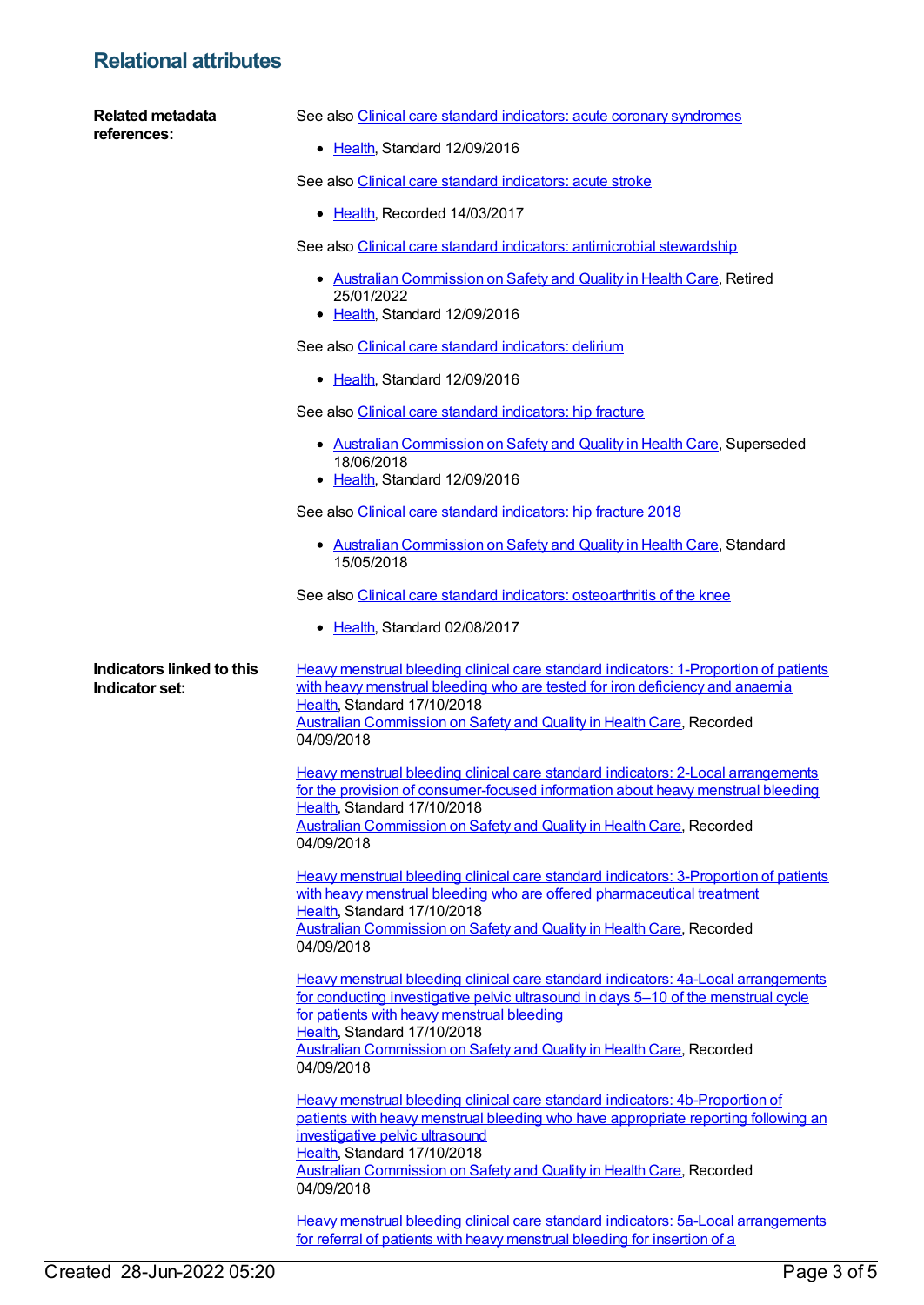levonorgestrel-releasing intra-uterine system [Health](https://meteor.aihw.gov.au/RegistrationAuthority/12), Standard 17/10/2018 Australian [Commission](https://meteor.aihw.gov.au/RegistrationAuthority/18) on Safety and Quality in Health Care, Recorded 04/09/2018 Heavy menstrual bleeding clinical care standard indicators: 5b-Proportion of patients with heavy menstrual bleeding who are deemed clinically suitable for a [levonorgestrel-releasing](https://meteor.aihw.gov.au/content/667319) intra-uterine system and have one inserted or are referred for insertion [Health](https://meteor.aihw.gov.au/RegistrationAuthority/12), Standard 17/10/2018 Australian [Commission](https://meteor.aihw.gov.au/RegistrationAuthority/18) on Safety and Quality in Health Care, Recorded 04/09/2018 Heavy menstrual bleeding clinical care standard indicators: 6-Local [arrangements](https://meteor.aihw.gov.au/content/667329) to ensure timely and appropriate referral to a specialist for patients with heavy menstrual bleeding [Health](https://meteor.aihw.gov.au/RegistrationAuthority/12), Standard 17/10/2018 Australian [Commission](https://meteor.aihw.gov.au/RegistrationAuthority/18) on Safety and Quality in Health Care, Recorded 04/09/2018 Heavy menstrual bleeding clinical care standard indicators: [7-Proportion](https://meteor.aihw.gov.au/content/667334) of patients with heavy menstrual bleeding of benign cause(s) who are offered uterinepreserving alternatives to hysterectomy [Health](https://meteor.aihw.gov.au/RegistrationAuthority/12), Standard 17/10/2018 Australian [Commission](https://meteor.aihw.gov.au/RegistrationAuthority/18) on Safety and Quality in Health Care, Recorded 04/09/2018 Heavy menstrual bleeding clinical care standard indicators: 8-Hospital rate of [hysterectomy](https://meteor.aihw.gov.au/content/667347) per 100 episodes [Health](https://meteor.aihw.gov.au/RegistrationAuthority/12), Standard 17/10/2018 Australian [Commission](https://meteor.aihw.gov.au/RegistrationAuthority/18) on Safety and Quality in Health Care, Recorded 04/09/2018

Heavy menstrual bleeding clinical care standard indicators: 9-Local arrangements to measure and act upon [patient-reported](https://meteor.aihw.gov.au/content/667349) outcomes related to heavy menstrual bleeding [Health](https://meteor.aihw.gov.au/RegistrationAuthority/12), Standard 17/10/2018 Australian [Commission](https://meteor.aihw.gov.au/RegistrationAuthority/18) on Safety and Quality in Health Care, Recorded

## 04/09/2018 **Collection and usage attributes**

#### **National reporting arrangement:**

The Indicator specification: heavy menstrual bleeding clinical care standard has been developed to assist with the local implementation of the Heavy menstrual bleeding clinical care standard (ACSQHC 2017). These indicators are intended for local use by primary health care providers/ networks, specialists, hospitals and **local hospital [networks](https://meteor.aihw.gov.au/content/491016)**. There are no benchmarks set for any of the indicators in this specification. There is a provision under the specification of indicator 8, which relates to hospital rates of hysterectomy for heavy menstrual bleeding, for hospitals to calculate their own rate against a national reference population (using a tool accessible from the ACSQHC website). However, this tool is for the purposes of local quality improvement and monitoring only, and does not constitute or imply a national benchmark. For all indicators, health service providers using the indicators can monitor their own results over time or compare them with those from other providers, with whom they have made such arrangements.

Most of the data required by the indicator specifications cannot be sourced from routine collections. Local health services will need to conduct prospective collections or retrospective medical records audits of all patients with heavy menstrual bleeding, for a specific time period. For most of the indicators, the time frame over which data are collected, or sourced from medical records, will be guided by the expected sample size. Samples need to be large enough to identify a change in compliance with the quality statement that is deemed meaningful between audit periods. This will vary by indicator.

Some indicators refer to 'local arrangements'. These may include clinical guidelines, protocols, care pathways or any other documentation providing guidance to clinicians on the care of patients with heavy menstrual bleeding.